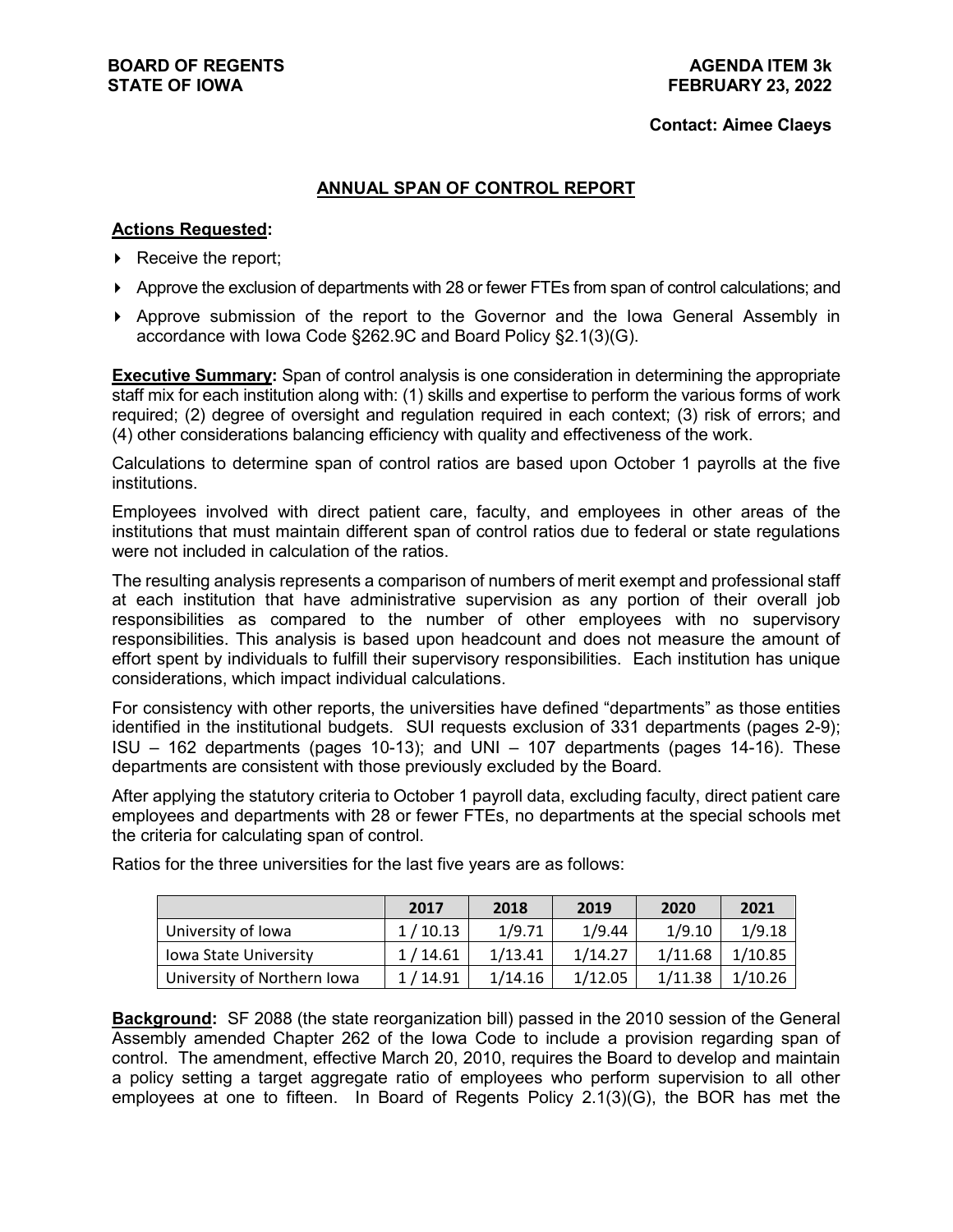requirements to develop and maintain a policy regarding span of control as set forth in the Iowa Code. The institutions continue to seek the most efficient and effective staffing mix to achieve and maintain excellence in fulfillment of their threefold mission of teaching, research, and service. They also continue to examine span of control as analysis is provided for other annual reports to the Board, including the Annual Human Resources Report.

### **UNIVERSITY OF IOWA Departments with 28 or Fewer FTEs**

Accounting/Tippie College of Business

Accounts Payable & Travel/VP Finance & Operations

Acquisitions/Library

Administration/Center for Disabilities & Development

Administration/Library

Administration/Student Health and Wellness

Administration/VP Medical Affairs

Aerospace Studies/University College

Air & Mobile Critical Care/UIHC

Ambulatory Care Clinic/Psychiatric Hospital

American Studies/College of Liberal Arts & Sciences

Anthropology/College of Liberal Arts & Sciences

Art & Art History/College of Liberal Arts & Sciences

Art Museum/Office of the Provost

Assessment/Office of the Provost

Associate VP Finance and CFO, UIHC/VP Medical Affairs

Athletic Trainer Positions/Carver College of Medicine

Athletics Facility/Athletics

Banquets and Catering/Student Life

Belin-Blank Intnl Center/College of Education

Biocatalysis/Bioprocessing Center/VP Research

Biochemistry/Carver College of Medicine

Biomedical Engineering/College of Engineering

BioVentures Center/Oakdale Campus

Branch Libraries/Library

Broadcasting Services/VP External Relations

Business Administration-Undergraduate/Tippie College of Business

Business Managers Office/VP Finance & Operations

Business Office/VP Finance & Operations

Business Services Administration/VP Finance & Operations

Campus Dining Administration/Student Life

Campus Dining Operations/Student Life

Cancer Center Support Administration/UIHC

Capital Management/UIHC

Cardiothoracic Surgery/Carver College of Medicine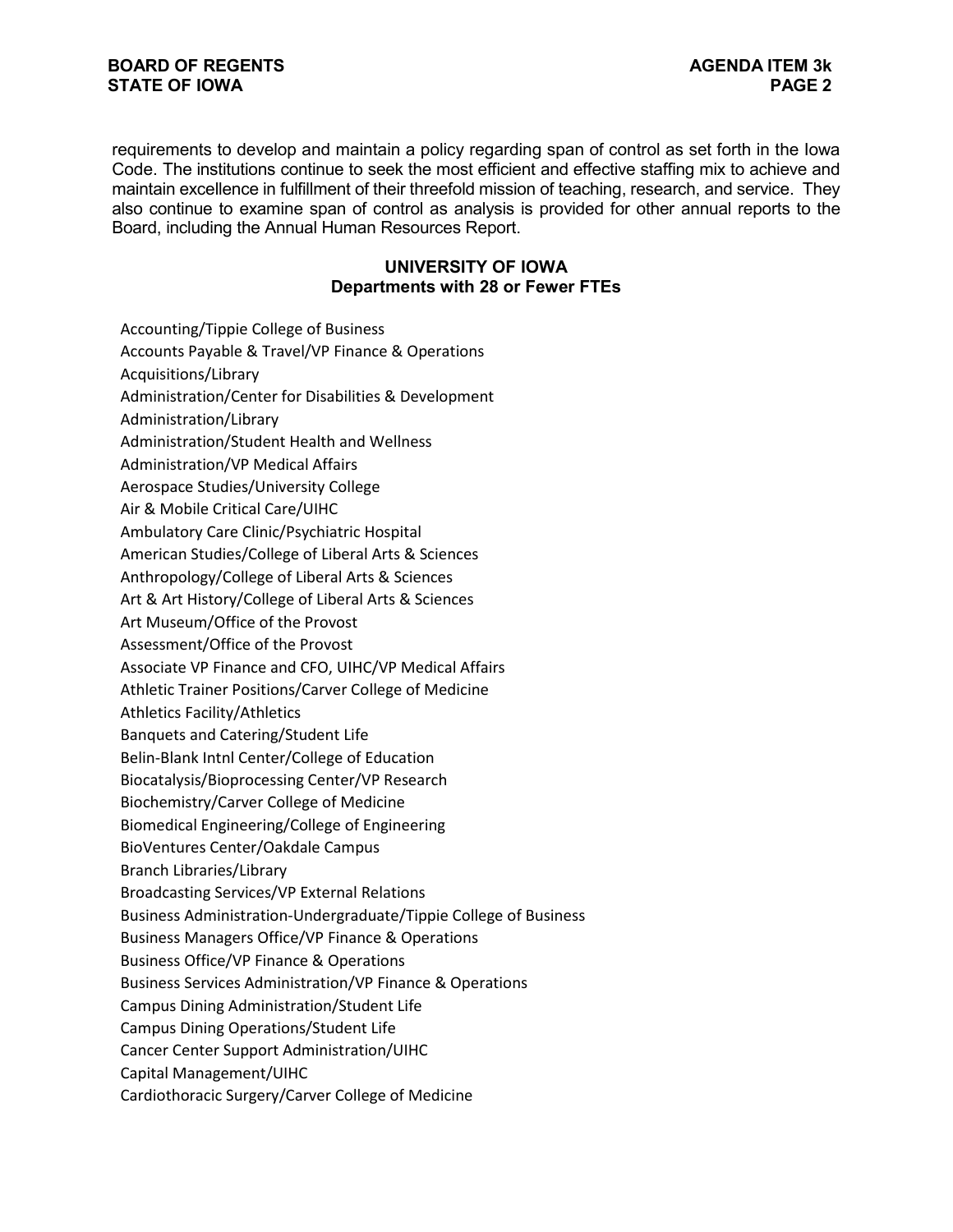Care Coordination Division/UIHC Career Center/Office of the Provost Cataloging/Library CDD Scheduling/Center for Disabilities & Development CDD State & Community Projects/Center for Disabilities & Development Center Bioinformatics Comput Biology/College of Engineering Center for Advanced Studies In Measures & Assess/College of Education Center for Diversity and Enrichment/Office of the Provost Center for Public Health Statistics/College of Public Health Central Control Hygienic Lab/University Hygienic Lab Central Control/Center for Disabilities & Development Central Mail System/VP Finance & Operations Centralized Transcription Services/UIHC Chemical & Biochemical Engineering/College of Engineering Chemistry/College of Liberal Arts & Sciences Chief Diversity Office/Office of the Provost Chief Medical Officer/UIHC CHSC Per Patient per month/Spec Child Health Services-M&R Circ-UE/Library Civil-Environmental Engineering/College of Engineering Classics/College of Liberal Arts & Sciences Clinical Staff Office/UIHC Clinics/Student Health and Wellness Communication Sciences and Disorders/College of Liberal Arts & Sciences Communication Studies/College of Liberal Arts & Sciences Community & Behavioral Health/College of Public Health Computer Science/College of Liberal Arts & Sciences Conferences/University College Conservation/Library Consultation & Res Med Educ/Carver College of Medicine Continuing Education/Carver College of Medicine Contracts & Assignments/Student Life Core Research Facilities/VP Research Creative Writing/College of Liberal Arts & Sciences C-Stores/Student Life Ctr for Child Hlth Impr Innov/Spec Child Health Services-M&R CTR Health Effect of Environment/VP Research Dance/College of Liberal Arts & Sciences Dean of Students/Student Life Dental Research/College of Dentistry Dentistry Administration/College of Dentistry Dentistry/UIHC Dermatology/Carver College of Medicine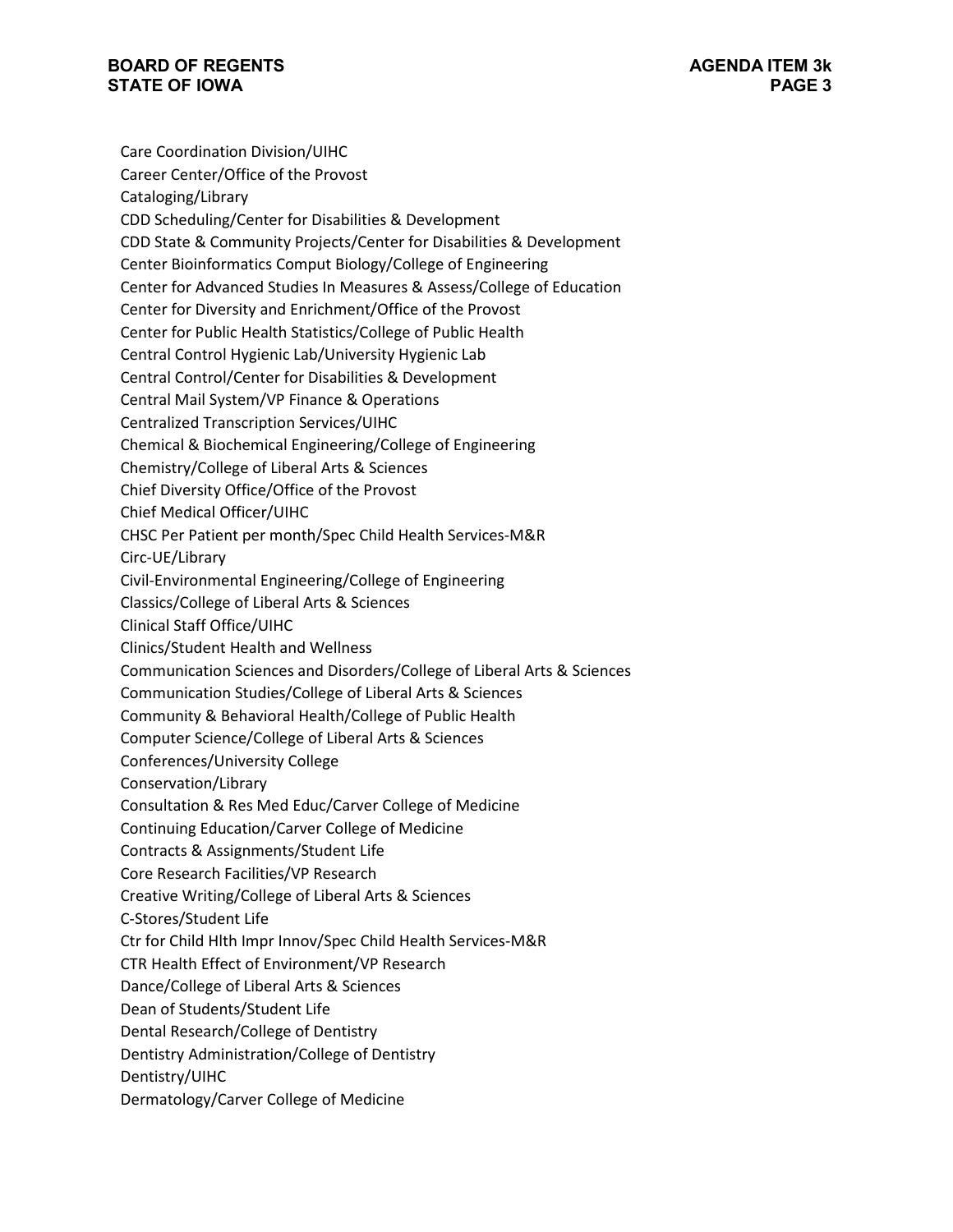Dermatology/UIHC Des Moines Pgms/University College Diabetes Research Center/Carver College of Medicine Digital Studio/Library Division of Performing Arts/College of Liberal Arts & Sciences Division of Sponsored Programs/VP Research Documentation & Coding/UIHC Earth and Environmental Sciences/College of Liberal Arts & Sciences Educ Policy & Leadership Studies/College of Education Education Administration/College of Education Electrical-Computer Engineering/College of Engineering Emerg Med/UIHC Emergency Medicine/Carver College of Medicine EMSLRC/UIHC Endodontics/College of Dentistry Engineering Administration/College of Engineering Engineering Computer Network/College of Engineering Engineering Electronics Shop/College of Engineering Engineering Mechanical Shop/College of Engineering English as Second Language/College of Liberal Arts & Sciences English/College of Liberal Arts & Sciences Environmental Health and Safety/VP Research Evaluation & Assessment Center/College of Education Facilities Administration/Student Life Facilities Management/VP Finance & Operations Facilities Management-Inventory/VP Finance & Operations Facilities Management-Surplus/VP Finance & Operations Facility Services Admin/UIHC Family Dentistry/College of Dentistry Family Medicine/Carver College of Medicine Finance & University Services/VP Finance & Operations Finance/Tippie College of Business FM Bus & Fin Svcs/VP Finance & Operations FM Oakdale/VP Finance & Operations FM Utilities/VP Finance & Operations Food & Nutrition Services/Psychiatric Hospital General Counsel/Office of the General Counsel General University Annual/University Related Organizations Geographical and Sustainability Sciences/College of Liberal Arts & Sciences Global Region Environmental Research Center/VP Research Governmental Relations/VP External Relations Graduate College Administration/Graduate College Graduate Medical Education/UIHC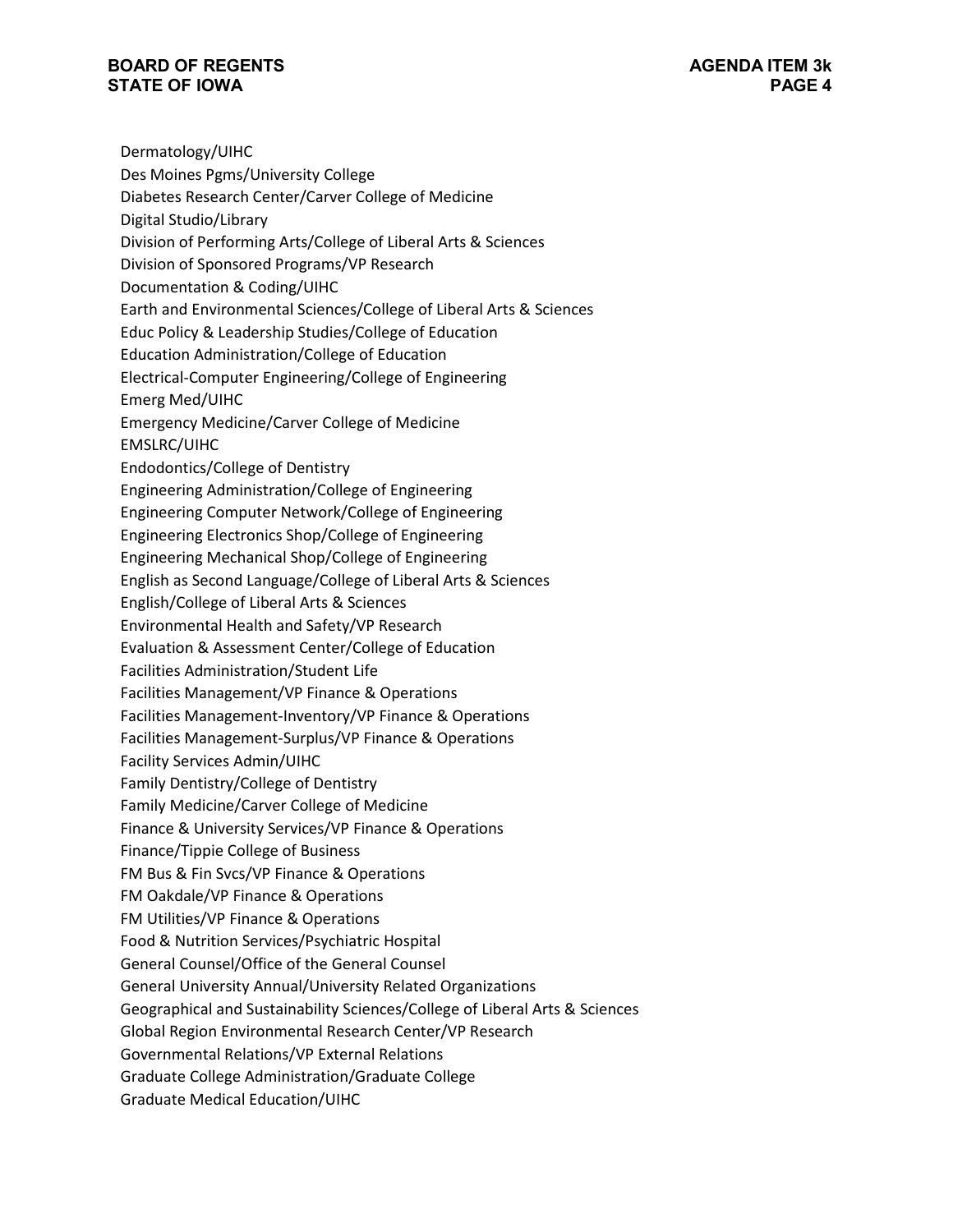Grants & Contracts/Spec Child Health Services-M&R Grounds/UIHC Guest Services, Helen Rossi Guest House/UIHC Guest Services-info desk/UIHC Hancher/VP External Relations Hardin Library/Library Health and Human Physiology/College of Liberal Arts & Sciences Health Information Management/Psychiatric Hospital Health Management & Policy/College of Public Health Heart and Vascular Center/Carver College of Medicine History/College of Liberal Arts & Sciences Honors Program/University College Hospital Based Programs/Carver College of Medicine Hospital Dentistry/College of Dentistry Housekeeping & Grounds/Center for Disabilities & Development Housekeeping & Grounds/Psychiatric Hospital HSS-Scholarly Impact/Library Human Subjects/IRB Office/VP Research Hygienic Laboratory-Administration/University Hygienic Lab Hygienic Laboratory-REC/Acctg/University Hygienic Lab ICTS - Administration/Inst for Clinical and Translational Science ICTS - CTRO Cost Recovery /Inst for Clinical and Translational Science ICTS - Design Biostat and Ethics/Inst for Clinical and Translational Science ICTS - Education/Inst for Clinical and Translational Science ICTS - Informatics/Inst for Clinical and Translational Science Industrial Engineering/College of Engineering Innovation & Economic Development/VP External Relations Inst for Vision Research/Carver College of Medicine Institute for Human Genetics/Carver College of Medicine Institute for Public Health Practice/College of Public Health Integrated Strategic Planning/VP Medical Affairs Interdepartmental Programs/Tippie College of Business Interdisciplinary Programs/College of Liberal Arts & Sciences Interdisciplinary Programs/Graduate College Internal Medicine/UIHC International Writing/Graduate College Iowa Institute for Public Health Research & Policy (IIPHRP)/College of Public Health Iowa Memorial Union/Student Life Iowa Reading Research Center/College of Education Iowa Testing Programs/College of Education IRL-Anesthesia/Iowa River Landing IRL-Dermatology/Iowa River Landing IRL-Diabetes Management/Iowa River Landing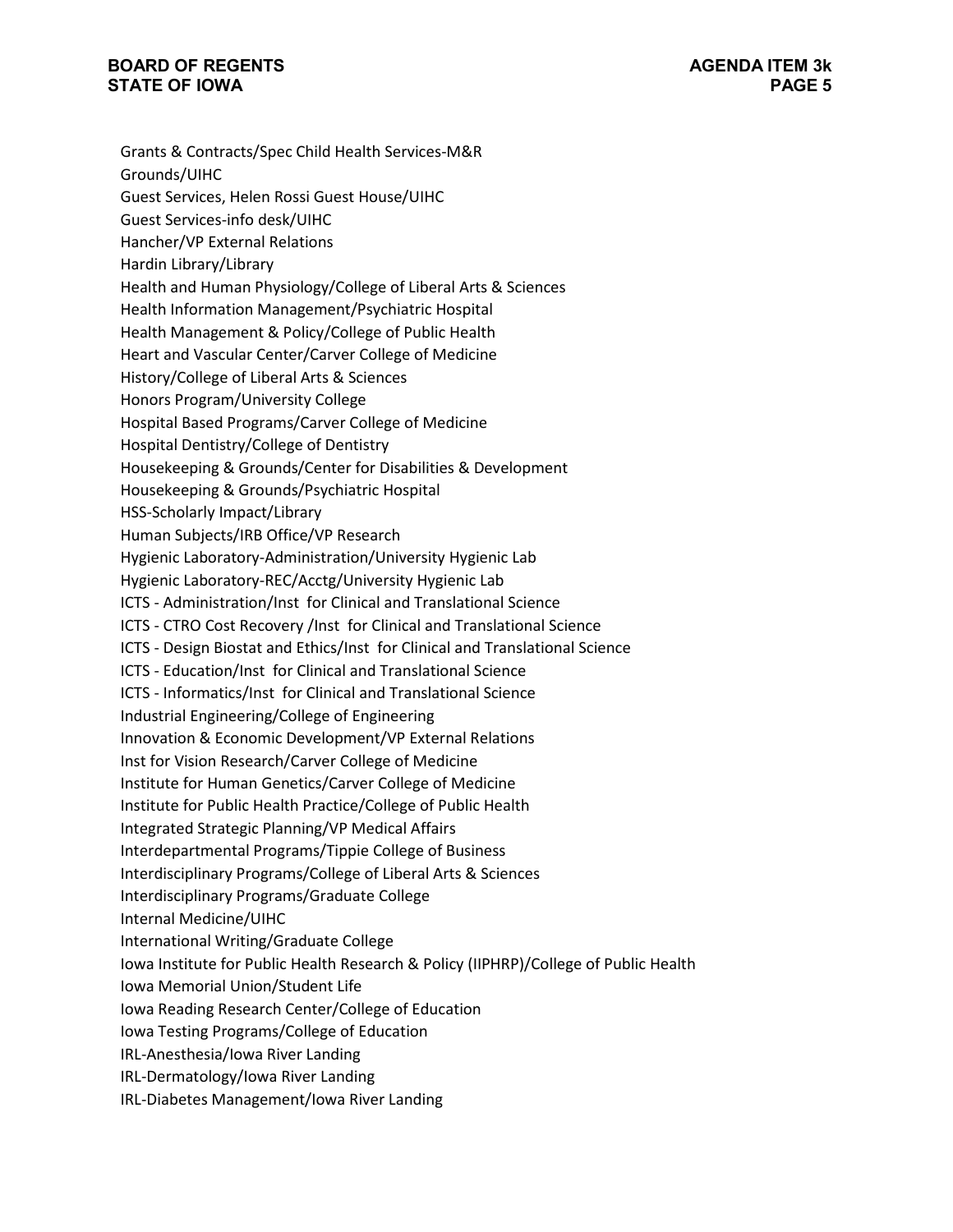IRL-East Neurology/Iowa River Landing IRL-Engineering Services/Iowa River Landing IRL-ESS & Guest Services/Iowa River Landing IRL-Family Medicine/Iowa River Landing IRL-Gastroenterology/Iowa River Landing IRL-General Internal Medicine/Iowa River Landing IRL-General Pediatrics/Iowa River Landing IRL-Hospital Based Clinics/Iowa River Landing IRL-Materials Services/Iowa River Landing IRL-Ophthalmology/Iowa River Landing IRL-Orthopaedic Clinic/Iowa River Landing IRL-Otolaryngology/Iowa River Landing IRL-Pathology/Iowa River Landing IRL-Pediatrics Speciality/Iowa River Landing IRL-Pharmacy/Iowa River Landing IRL-Procedure Suite/Iowa River Landing IRL-Radiology/Iowa River Landing IRL-Urology/Iowa River Landing IRL-Women's Wellness/Iowa River Landing ITS-CIO Office/Information Technology ITS-Research Services/Information Technology ITS-Security Office/Information Technology Journalism & Mass Communication/College of Liberal Arts & Sciences Laboratory/Student Health and Wellness Lakeside/University College Law Library/College of Law Law, Labor Center/College of Law Law,HP & Disability Center/College of Law Law-Central Admin,Facilities/College of Law Law-Faculty/College of Law Law-Iowa Nonprofit Resource Center/College of Law Law-Student Services Programs/College of Law Leadership & Engagement/Student Life Learning Resource Center/College of Education Level 1 Trauma Program/UIHC Library & Information Science/Graduate College Library Administration & General/Library Library IT-Digital Initiatives/Library Mail Room/UIHC Management and Entrepreneurship/Tippie College of Business Marketing/Tippie College of Business Material Management/VP Finance & Operations Material Services, Central Steralizing/Iowa River Landing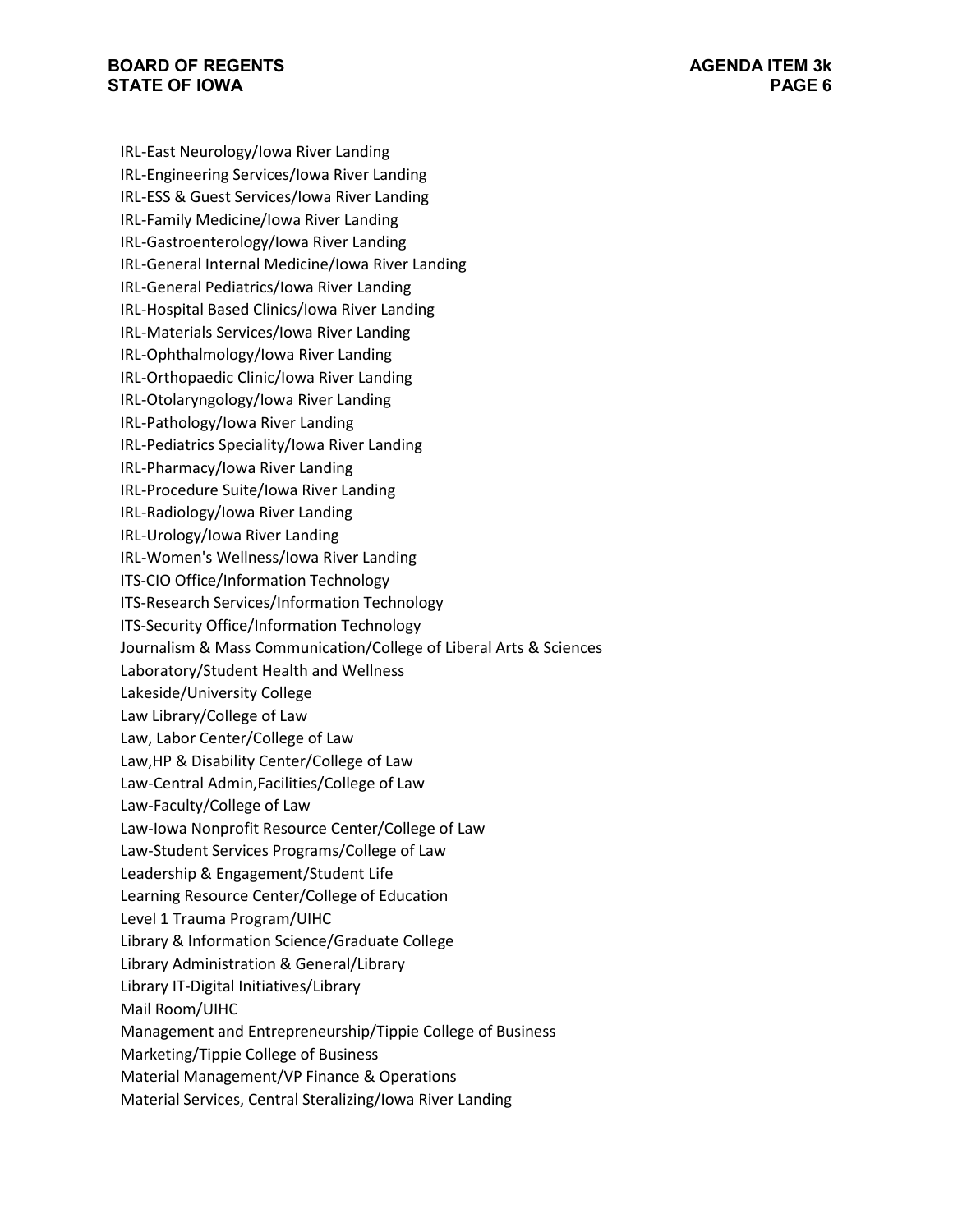Material Services/UIHC

- Mathematics/College of Liberal Arts & Sciences
- Mechanical Engineering/College of Engineering
- Medical Ethics/Carver College of Medicine
- Medical Instruments/UIHC
- Medical Museum/UIHC
- Military Science/University College
- MISSE/Student Life
- Molecular Physiology & Biophysics/Carver College of Medicine
- Music/College of Liberal Arts & Sciences
- National Advanced Driving Simulator (NADS)/College of Engineering
- Neurology/UIHC
- Neuroscience and Pharmacology/Carver College of Medicine
- Neuroscience Institute/Carver College of Medicine
- Neurosurgery HR/UIHC
- Neurosurgery/Carver College of Medicine
- Non-Hospital Units/UIHC
- Nursing Administration & General/College of Nursing
- Nursing/Student Health and Wellness
- Obermann Center For Advanced Studies/VP Research
- Ob-Gyn/UIHC
- Obstetrics & Gynecology/UIHC
- Occupational & Environmental Health/College of Public Health
- Occupational Therapy/Center for Disabilities & Development
- Ofc of Statewide Clinical Educ Prog/Carver College of Medicine
- Off Campus Admin/UIHC
- Off Campus Specialty Clinic/UIHC
- Office of Institutional Equity/Office of the Provost
- Office of Management & Business Development/Tippie College of Business
- Office of Student Services/College of Education
- Office of the IACUC/VP Research
- Office of Transparency/VP External Relations
- Operative Dentistry/College of Dentistry
- Oral & Maxillofacial Surgery/College of Dentistry
- Oral Path,Radiology&Medicine/College of Dentistry
- Organizational Development/Human Resources
- Orthodontics/College of Dentistry
- Outreach and Engagement/Office of the Provost
- Outreach Clinics/UIHC Affiliates
- Pastoral Services/UIHC
- Patient Financial Services/Psychiatric Hospital
- Patient Library/UIHC
- Patient Representatives/UIHC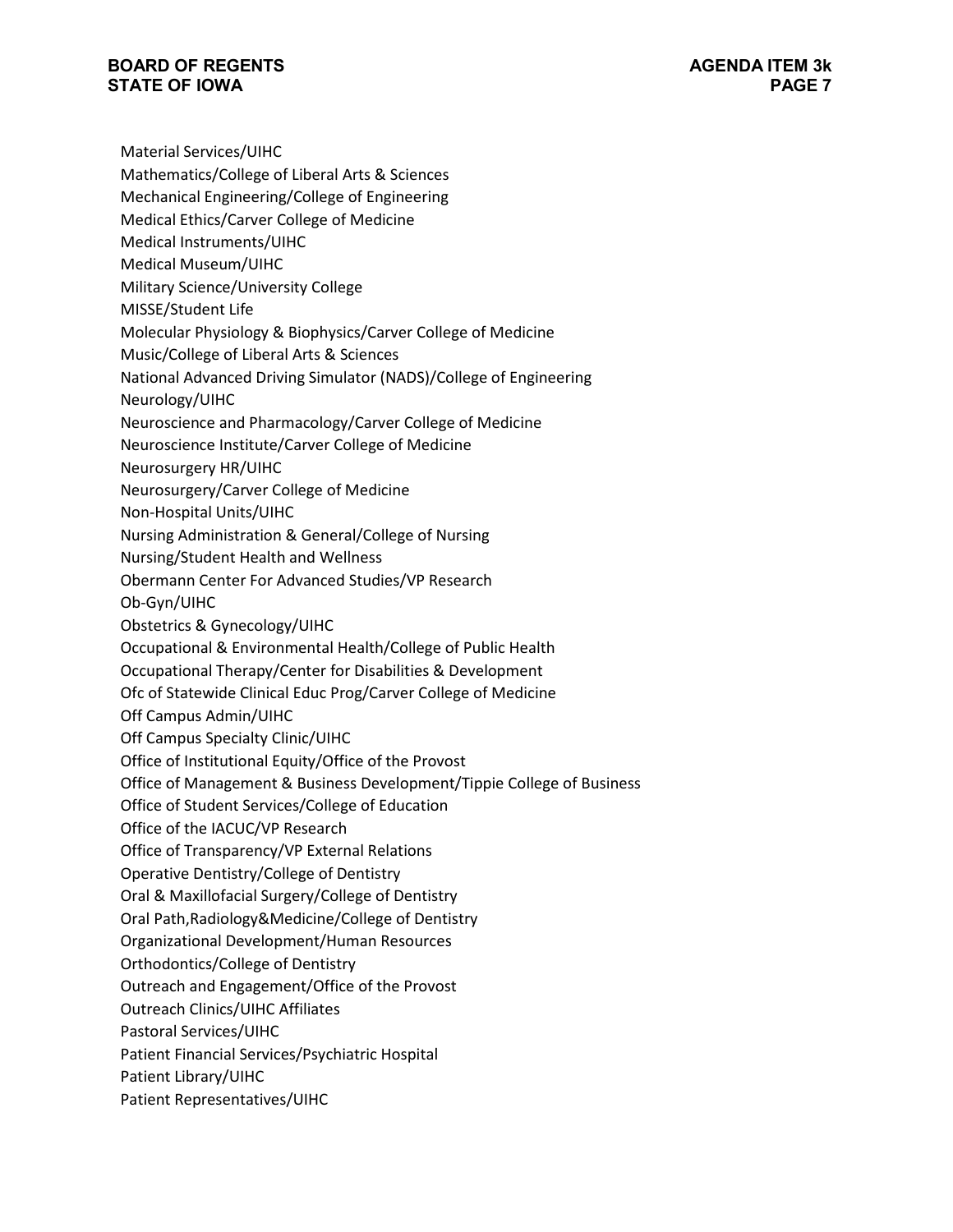Payor Relations/VP Medical Affairs Pediatric Dentistry/College of Dentistry Pediatrics/UIHC Pentacrest Museums/VP Research Periodontics/College of Dentistry Pharmaceutical Sciences and Experimental Therapeutics/College of Pharmacy Pharmacy Practice and Science/College of Pharmacy Pharmacy/College of Pharmacy Philosophy/College of Liberal Arts & Sciences Physical Therapy & Rehab Science/Carver College of Medicine Physician Assistant/Carver College of Medicine Plant Operation & Maintenance/Psychiatric Hospital Political Science/College of Liberal Arts & Sciences Ponseti International/Carver College of Medicine President/Office of the President Preventive & Community Dentistry/College of Dentistry Printing Department Services/VP Finance & Operations Production Units/College of Liberal Arts & Sciences Project Art/UIHC Prosthodontics/College of Dentistry Provost Office Administration/Office of the Provost Psych & Quant Foundations/College of Education Psychological and Brain Sciences/College of Liberal Arts & Sciences Psychology/Center for Disabilities & Development Public Health Administration/College of Public Health Public Policy Center/VP Research Purchasing/VP Finance & Operations Quick Care Administration/UIHC Radiation Oncology/Carver College of Medicine Radiation Oncology/UIHC Rape Victim Advocacy Program/Student Life Regents Innovation Fund/VP External Relations Rehab Therapy/UIHC Religion/College of Liberal Arts & Sciences Research Administration/VP Research Research Development/VP Research Residence Hall Maintenance/Student Life Residence Life/Student Life Respiratory Care/UIHC Retail Operations/Student Life Rhetoric/College of Liberal Arts & Sciences Risk Management Office/VP Finance & Operations School of Planning and Public Affairs/Graduate College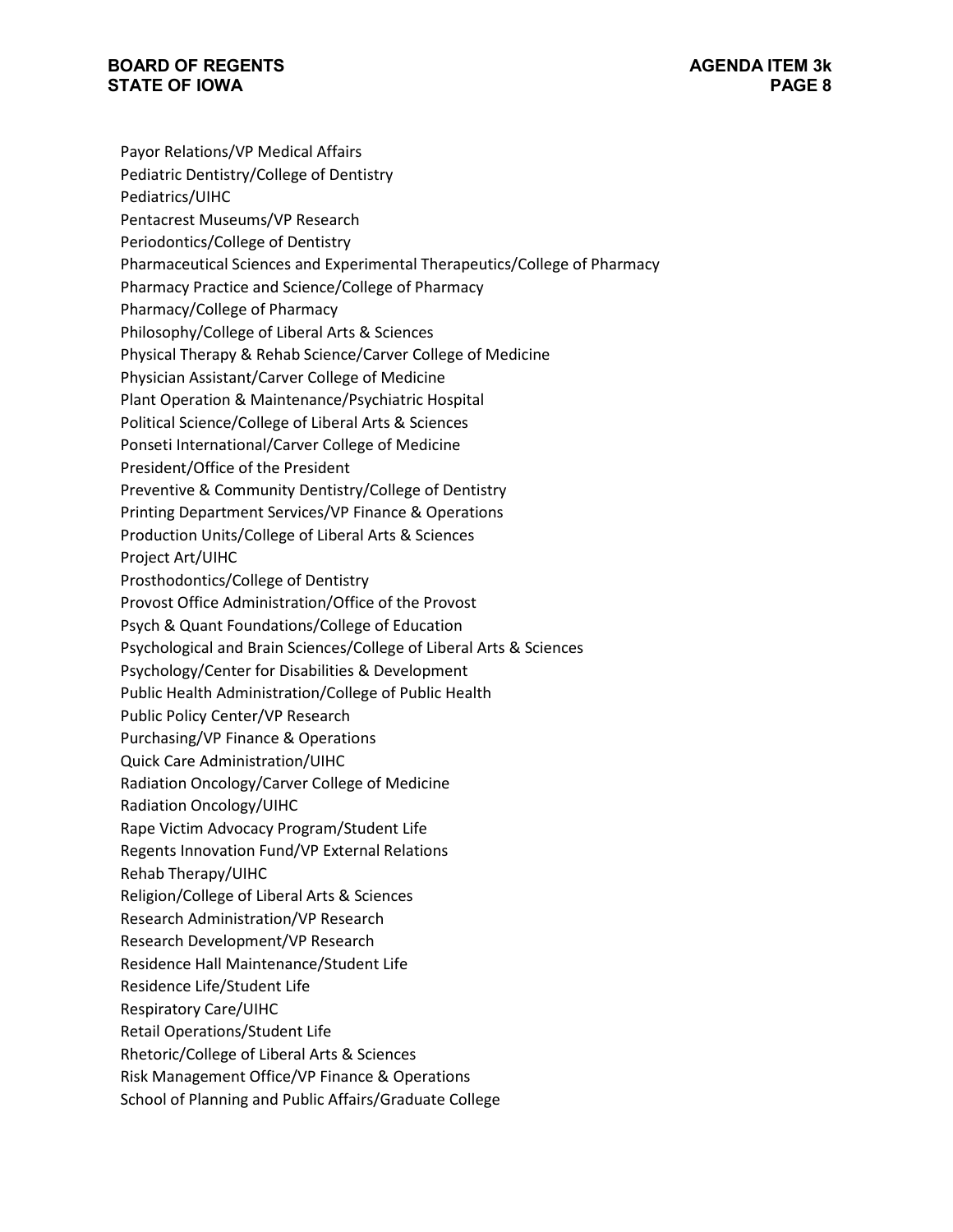- Social Work/College of Liberal Arts & Sciences
- Sociology and Criminology/College of Liberal Arts & Sciences
- Spanish & Portuguese/College of Liberal Arts & Sciences
- Special Collections/Library
- State Archaeologist/VP Research
- Statistics & Actuarial Science/College of Liberal Arts & Sciences
- Stead Technology Services Group/Tippie College of Business
- Student Disability Services/Student Life
- Student Organizations/Student Life
- Surgery/UIHC
- Talent/Human Resources
- Teacher Leader Center/College of Education
- Teaching and Learning/College of Education
- Training & Project Services/Center for Disabilities & Development
- Treasury Operations/VP Finance & Operations
- UHC Clinics/Center for Disabilities & Development
- UI Press Office Operations/Graduate College
- UI REACH/College of Education
- UI Technology Institute/College of Engineering
- UI Ventures Operations/VP External Relations
- UIHC & FPP Outreach-Administration/UIHC Affiliates
- UIHC Otolaryngology/UIHC
- UIHC Urology/UIHC
- UIRF Operations/VP Research
- University College/University College
- University Communication and Marketing/VP External Relations
- University Counseling/Student Life
- University Creative Services/VP External Relations
- University Employee Health Clinic/UIHC
- University Housing Administration/Student Life
- University Marketing and Media Production/VP External Relations
- University News Services/VP External Relations
- University of Iowa Center for Human Rights/College of Law
- Urology/Carver College of Medicine
- Volunteer Program/UIHC
- Wellness/Student Health and Wellness
- Women's Resource & Action Center/Student Life
- World Languages, Literatures, and Cultures/College of Liberal Arts & Sciences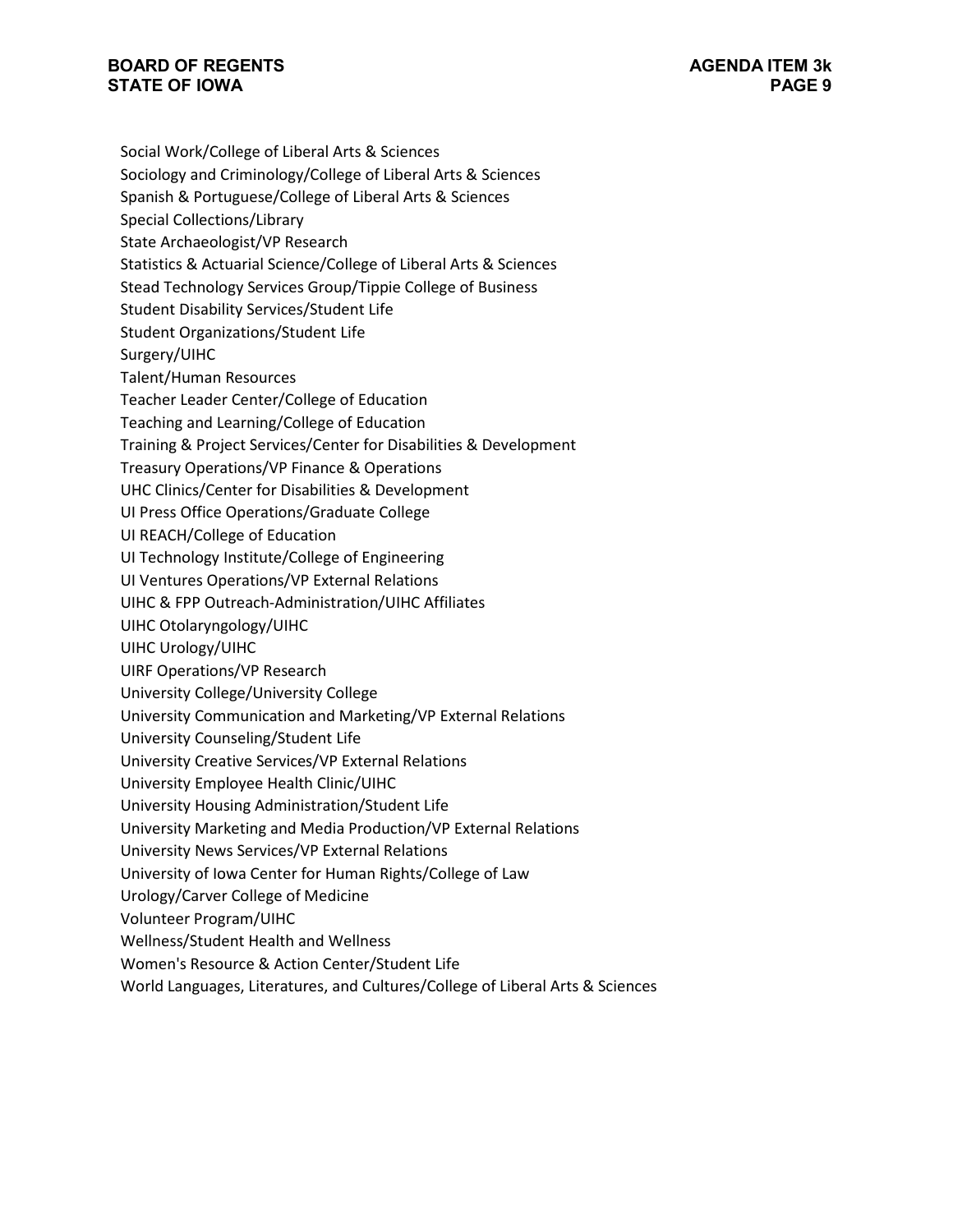#### **IOWA STATE UNIVERSITY Departments with 28 or Fewer FTEs**

ACCOUNTING ACADEMIC SUCCESS CENTER AEROSPACE ENGINEERING AGRICULTURAL EDUCATION & STUDIES AIR FORCE AEROSPACE STUDIES ALUMNI ASSOCIATION APPAREL, EVENTS & HOSPITALITY MGMT ASSISTANT VP FOR STUDENT HEALTH SERVICES ATTENDING VETERINARIAN AVP ENROLLMENT MANAGEMENT BIOCHEMISTRY, BIOPHYSICS & MOLEC BIOLOGY BIOECONOMY INSTITUTE BIOMEDICAL SCIENCES **BIOTECHNOLOGY** BOOKSTORE BRENTON CENTER FOR AG INSTR TECH TRANSF BUSINESS BUSINESS CAREER SERVICES BUSINESS GRADUATE PROGRAM BUSINESS UNDERGRADUATE PROGRAM CAMPUS ORGANIZATIONS CARRIE CHAPMAN CATT CENTER CENTER FOR AGRICULTURAL & RURAL DEVELOP CENTER FOR AGRICULTURAL LAW & TAXATION CENTER FOR EXCELLENCE IN LEARN & TEACH CENTER FOR FOOD SECURITY/PUBLIC HEALTH CENTER FOR LGBTQIA+ STUDENT SUCCESS CHEMICAL & BIOLOGICAL ENGINEERING **CHEMISTRY** CHEMISTRY STORES CIVIL, CONSTRUCTION & ENVIRONMENTAL ENG COMMUNITIES - EXTENSION COMPUTER SCIENCE CONFERENCE PLANNING & MANAGEMENT CTR FOR BIORENEWABLE CHEMICALS CTR FOR NONDESTRUCTIVE EVALUATION CTR STAT & APPLCTN IN FORENSIC EVIDENCE DEAN OF STUDENTS OFFICE ECOLOGY, EVOLUTION & ORGANISMAL BIOL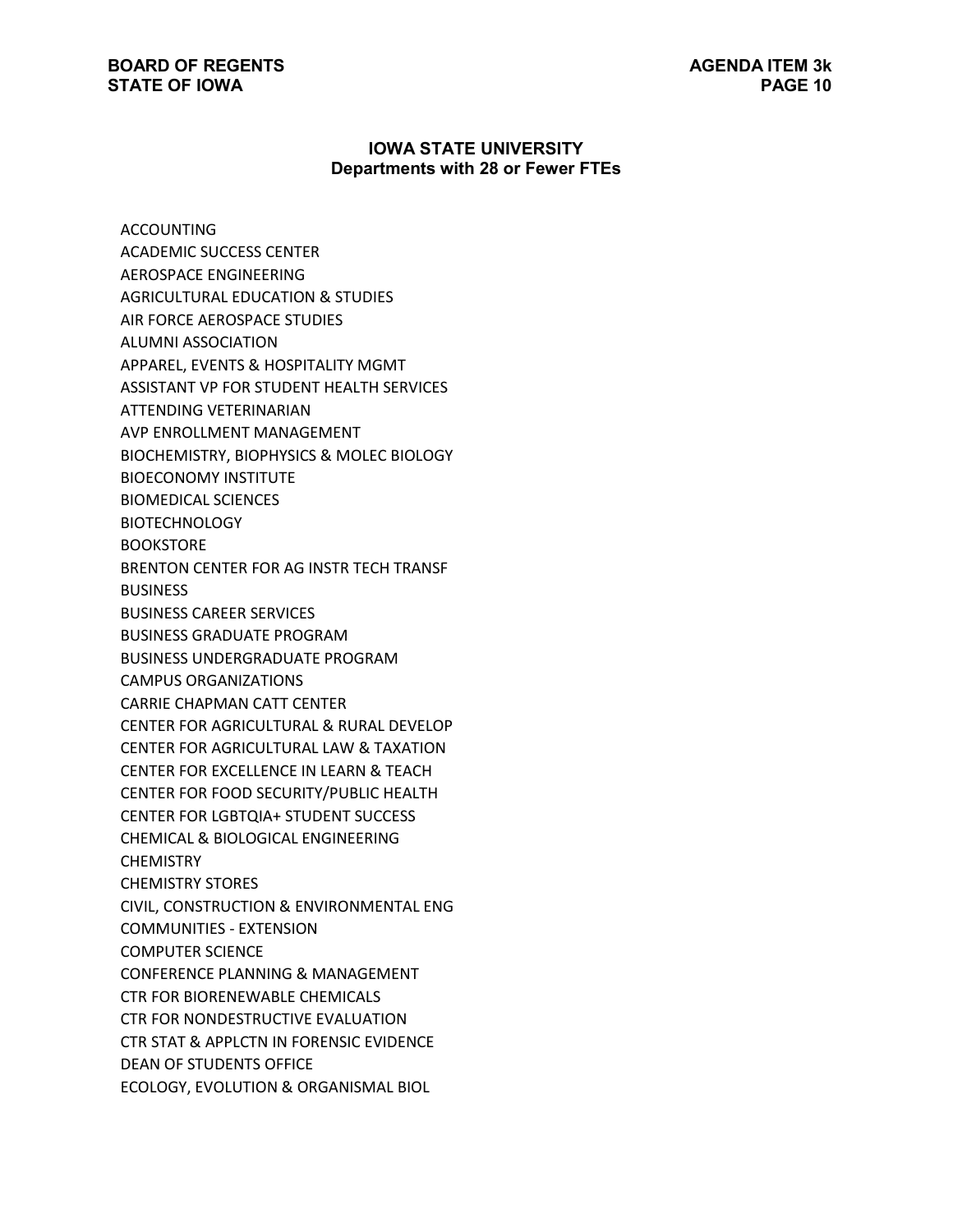ECONOMIC DVLPMNT & INDUSTRY RELATIONS **ECONOMICS** EDUCATIONAL TALENT SEARCH ELECTRICAL AND COMPUTER ENGINEERING ENGINEERING CAREER SERVICES ENGINEERING COLLEGE RELATIONS ENGINEERING OUTREACH PROGRAMS ENGINEERING RESEARCH INSTITUTE ENGINEERING STUDENT SERVICES ENGINEERING-LAS ONLINE LEARNING ENGLISH ENTOMOLOGY ENTREPRENEURSHIP EQUAL OPPORTUNITY OFFICE EXTENSION DISTRIBUTION EXTENSION IT EXTENSION ORGANIZATIONAL ADVANCEMENT EXTENSION ORGANIZATIONAL DEVELOPMENT EXTENSION PROFESSIONAL DEVELOPMENT FARM, FOOD, AND ENTERPRISE DEVELOPMENT FINANCE EXTENSION FOOD SCIENCE & HUMAN NUTRITION GENETICS, DEVELOPMENT & CELL BIOLOGY GEOLOGICAL AND ATMOSPHERIC SCIENCES GRADUATE COLLEGE GRANTS HUB GREENLEE SCHOOL JOURNALISM/COMMUNICATION **HISTORY** HIXSON OPPORTUNITY AWARDS OFFICE HONORS COURSES **HORTICULTURE** HUMAN SCIENCES ADMINISTRATION HUMAN SCIENCES INTERNATIONAL PROGRAMS HUMAN SCIENCES STUDENT SERVICES INDUSTRIAL & MANUFACTURING SYSTEMS ENGR INDUSTRIAL DESIGN INSTITUTE FOR DESIGN RESEARCH & OUTREACH INSTITUTIONAL RESEARCH INTERNATIONAL STUDENTS & SCHOLARS IOWA SOYBEAN RESEARCH CENTER IOWA STATE RESEARCH FARMS IOWA STATE UNIV RESEARCH PARK IT SERVICES ACADEMIC TECHNOLOGIES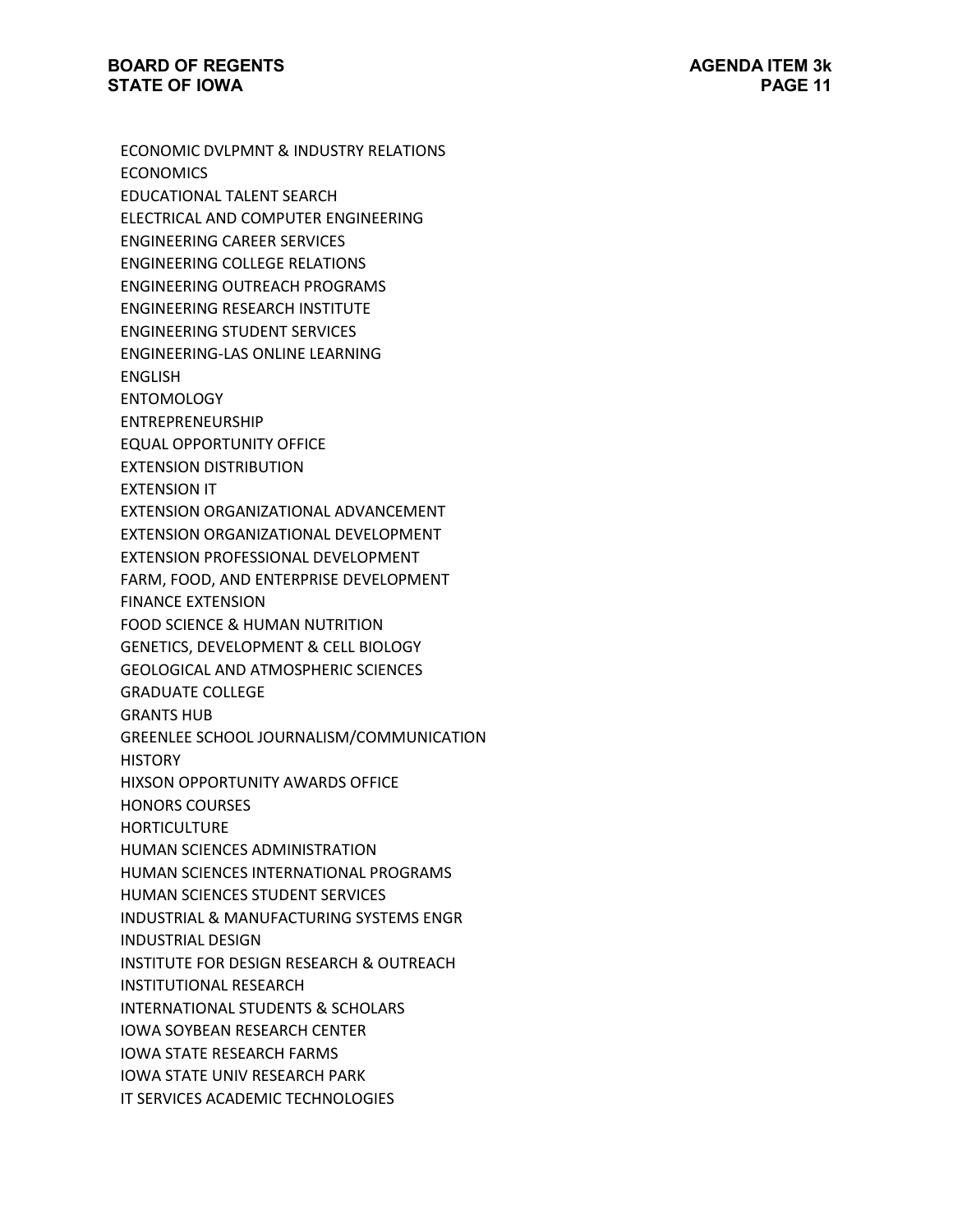IT SERVICES ADMINISTRATIVE SERVICES IT SERVICES CUSTOMER SERVICES IT SERVICES NETWORKS & COMMUNICATIONS IT SERVICES OFFICE OF CIO IT SERVICES SECURITY AND POLICIES IT SERVICES SYSTEMS & OPERATIONS KINESIOLOGY LABORATORY ANIMAL RESOURCES LANDSCAPE ARCHITECTURE LEARNING COMMUNITIES LECTURES PROGRAM LIBERAL ARTS & SCI STUDENT ACADEMIC SRV LOGISTICS & SUPPORT SERVICES MARGARET SLOSS CNTR WOMEN/GENDER EQUITY MATERIALS SCIENCE & ENGINEERING MATHEMATICS MECHANICAL ENGINEERING MICROELECTRONICS RESEARCH CTR MILITARY SCIENCE & TACTICS MULTICULTURAL STUDENT AFFAIRS MUSIC AND THEATRE NANOVACCINE INSTITUTE NATL INST OF AMR RESEARCH & EDUCATION NATURAL RESOURCE ECOLOGY AND MANAGEMENT NAVAL SCIENCE OFC INTELLECTUAL PROPERTY & TECH TRANSFR OFFICE OF RESEARCH ETHICS OFFICE OF STUDENT ASSISTANCE OFFICE OF STUDENT CONDUCT OFFICE OF STUDENT FINANCIAL AID PAYROLL, BENEFITS & TAX PHYSICS & ASTRONOMY PLANT SCIENCES INSTITUTE POSTAL & PARCEL SERVICES PRESIDENT PRINTING SERVICES PROCUREMENT SERVICES PROG FOR WOMEN IN SCIENCE & ENGR **PSYCHOLOGY** RECEIVABLES OFFICE RECREATION SERVICES REIMAN GARDENS SEED SCIENCE CENTER - EXPERIMENT STATION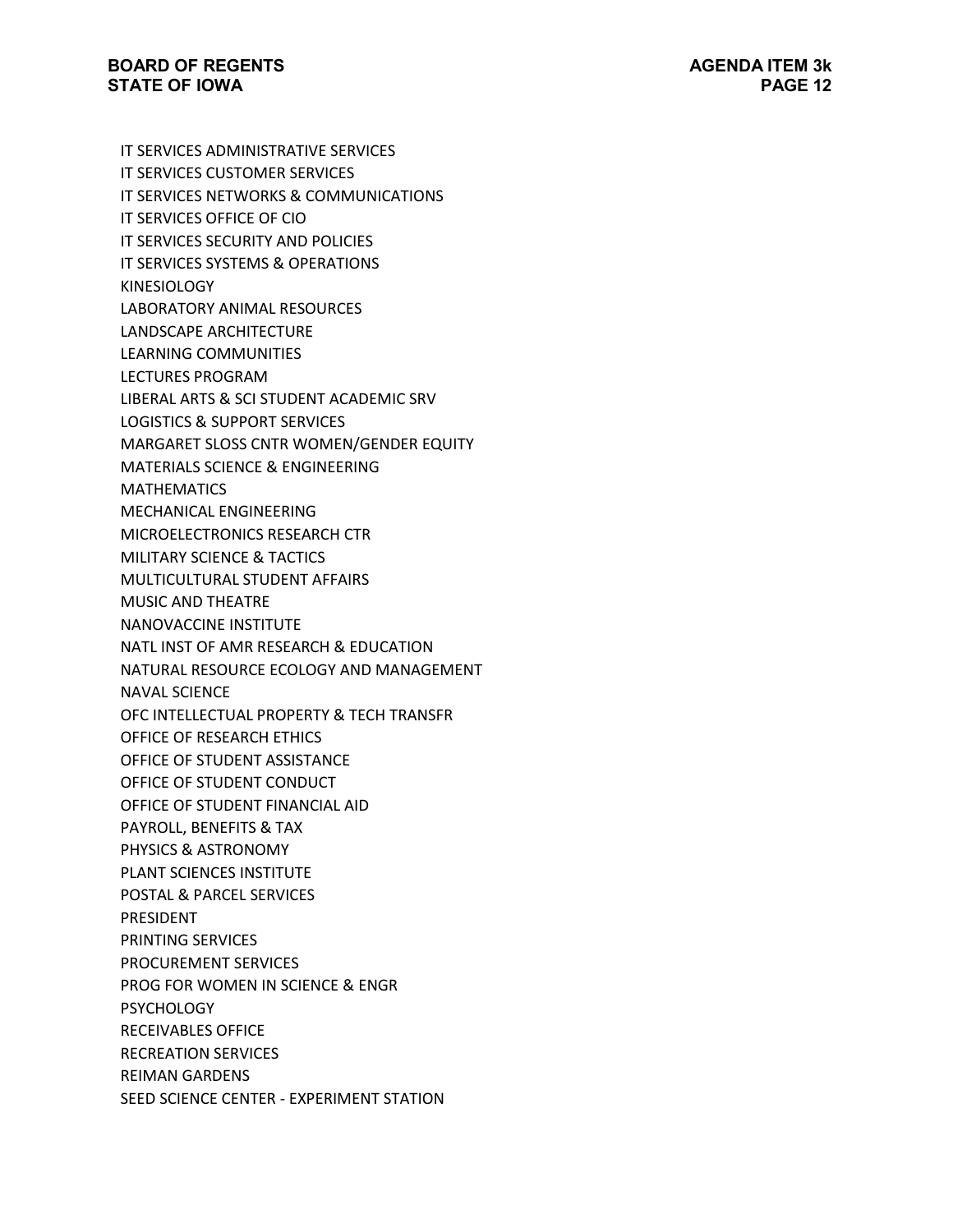SENIOR VICE PRESIDENT & PROVOST SMALL BUSINESS DEVELOPMENT CENTER SOCIOLOGY AND CRIMINAL JUSTICE SORORITY AND FRATERNITY ENGAGEMENT SPECIALTY BUSINESS SERV & CULTURAL ARTS SPONSORED PROGRAMS ADMINISTRATION **STATISTICS** STRATEGIC RELATIONS AND COMMUNICATIONS STUDENT ACCESSIBILITY SERVICES STUDENT COUNSELING SERVICE STUDENT LEGAL SERVICES STUDENT SUPPORT SERVICES PROGRAM STUDENT WELLNESS STUDY ABROAD CENTER SUPPLY CHAIN MANAGEMENT SVP FOR OPERATIONS & FINANCE TRADEMARK OFFCE TRANSPORTATION SERVICES TREASURER UNIVERSITY COUNSEL UNIVERSITY MARKETING & PROMOTIONS UNIVERSITY MUSEUMS VEENKER MEMORIAL GOLF COURSE VET DIAGNOSTIC & PRODUCTION ANIMAL MED VET MICROBIOLOGY & PREVENTIVE MEDICINE VETERANS CENTER VETERINARY CLINICAL SCIENCES VETERINARY PATHOLOGY VICE PRESIDENT EXTENSION AND OUTREACH VICE PRESIDENT FOR RESEARCH VICE PRESIDENT STUDENT AFFAIRS VIRTUAL REALITY APPLICATIONS CENTER VP FOR DIVERSITY, EQUITY, AND INCLUSION WATER RESOURCES RESEARCH INSTITUTE WOI RADIO WORLD LANGUAGES AND CULTURES WRITING AND MEDIA CENTER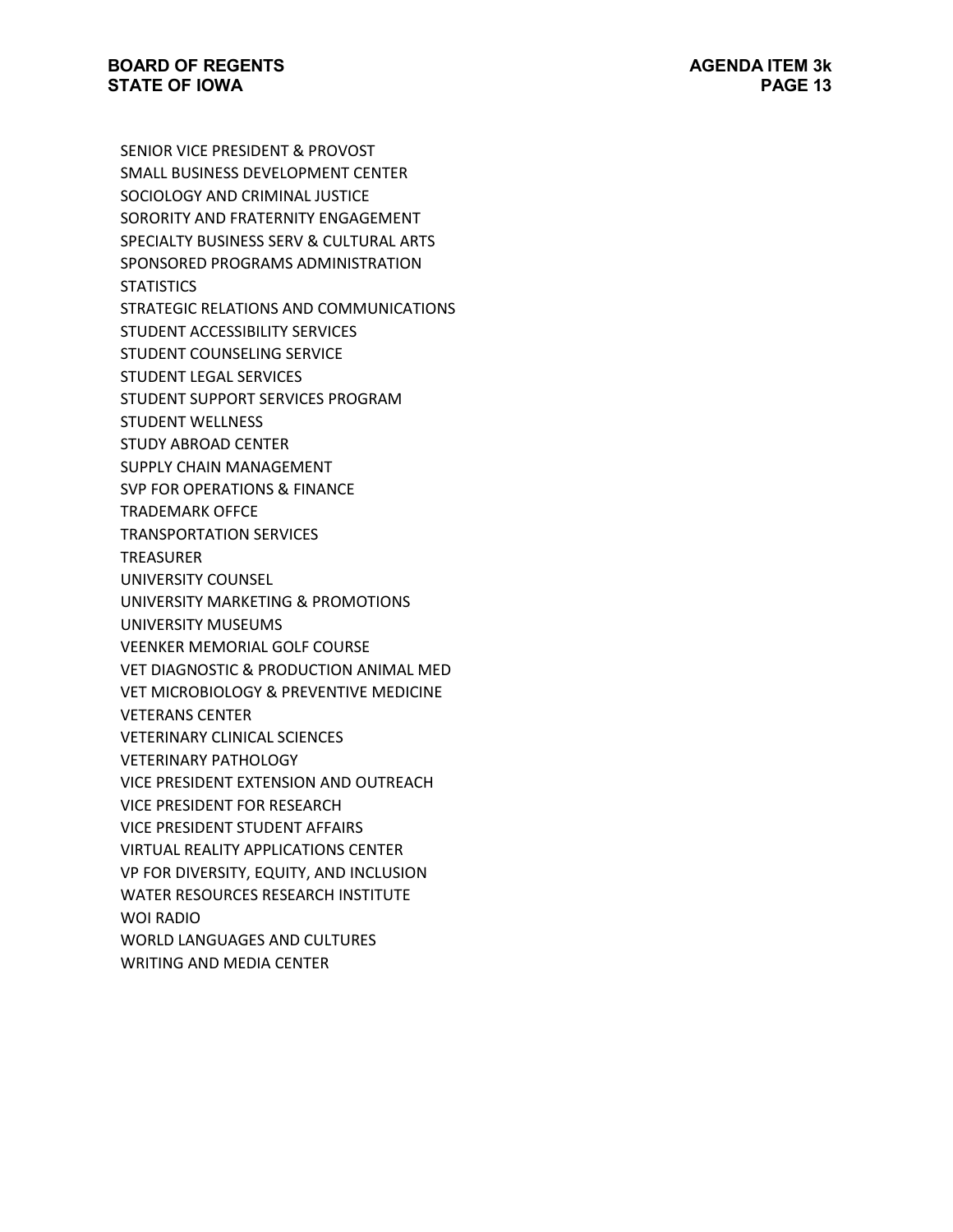# **UNIVERSITY OF NORTHERN IOWA Departments with 28 or Fewer FTEs**

| <b>Academic Advising</b>                                       |
|----------------------------------------------------------------|
| Academic Affairs                                               |
| <b>Accounting</b>                                              |
| Applied Human Sciences, School of                              |
| Art                                                            |
| Biology                                                        |
| <b>Board &amp; Governmental Relations</b>                      |
| <b>Broadcasting Services</b>                                   |
| <b>Budget Office</b>                                           |
| <b>Business Operations</b>                                     |
| <b>Career Services</b>                                         |
| Center for Early Developmental Education                       |
| <b>Center for Educational Transformation</b>                   |
| Center for Energy & Environmental Education                    |
| Center for Excellence in Teaching & Learning                   |
| Center for Social & Behavioral Research                        |
| <b>Center for Teaching &amp; Learning Mathematics</b>          |
| <b>Center for Violence Prevention</b>                          |
| Chemistry & Biochemistry                                       |
| <b>Child Development Center</b>                                |
| <b>Classic Upward Bound</b>                                    |
| <b>College of Business</b>                                     |
| <b>College of Business Professional Distinction Operations</b> |
| College of Education                                           |
| College of Education Academic Advising & Teacher               |
| <b>Education Success</b>                                       |
| College of Humanities, Arts & Sciences                         |
| College for Social & Behavioral Sciences                       |
| <b>Communication &amp; Media</b>                               |
| <b>Communication Sciences &amp; Disorders</b>                  |
| <b>Community Engagement</b>                                    |
| Compliance & Equity Management                                 |
| <b>Computer Science</b>                                        |
| <b>Continuing Education &amp; Special Programs</b>             |
| Culture & Intensive English Program                            |
| Curriculum & Instruction                                       |
| Dean of Students                                               |
| Diversity, Inclusion & Social Justice                          |
| <b>Earth &amp; Environmental Sciences</b>                      |
| Economics                                                      |
| <b>Educational Opportunity Center</b>                          |
|                                                                |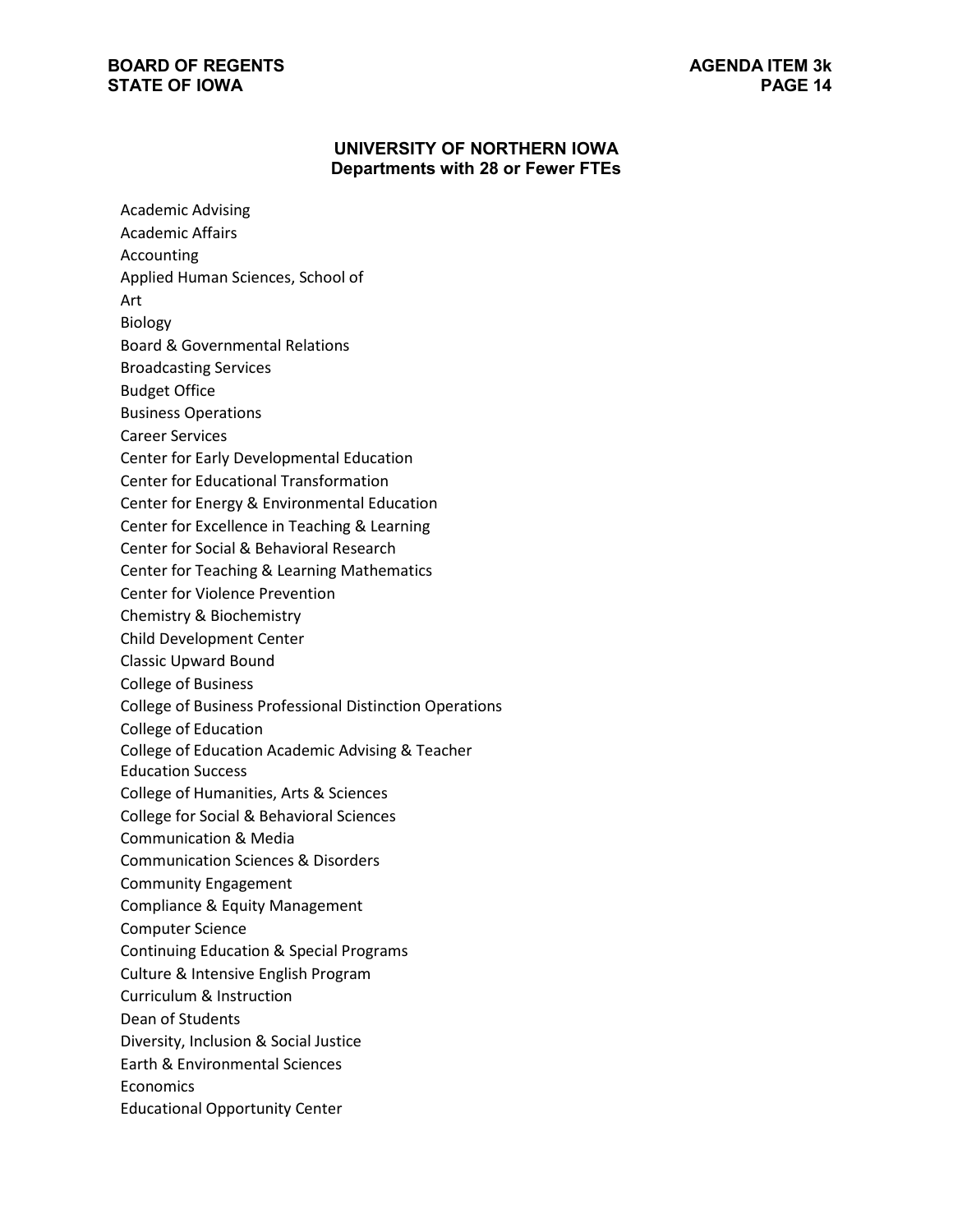Ed Psych, Foundations & Ldrshp Studies Educational Talent Search Environmental Health & Safety EOP/SCS Finance Finance & Operations Financial Accounting & Reporting Services Financial Aid Gallagher-Bluedorn Performing Arts Center Geography Graduate College Health, Recreation & Community Services History Honors & Scholars Programs Human Resource Services IA Math Science Educational Partnership Individual Studies Institutional Effectiveness & Planning Internal Audit International Engagement Instructional Resources & Technology Services Jacobson Center for Comprehensive Literacy Kinesiology Languages & Literatures Learning Center Management Marketing & Entrepreneurship **Mathematics** Metal Casting Center Military Science-ROTC Music, School of National Program for Playground Safety North American Review Northern Iowan Philosophy & World Religions Physics Political Science President's Office Psychology Public Safety Recycling & Reuse Technology Transfer Center Registrar's Office Research & Sponsored Programs